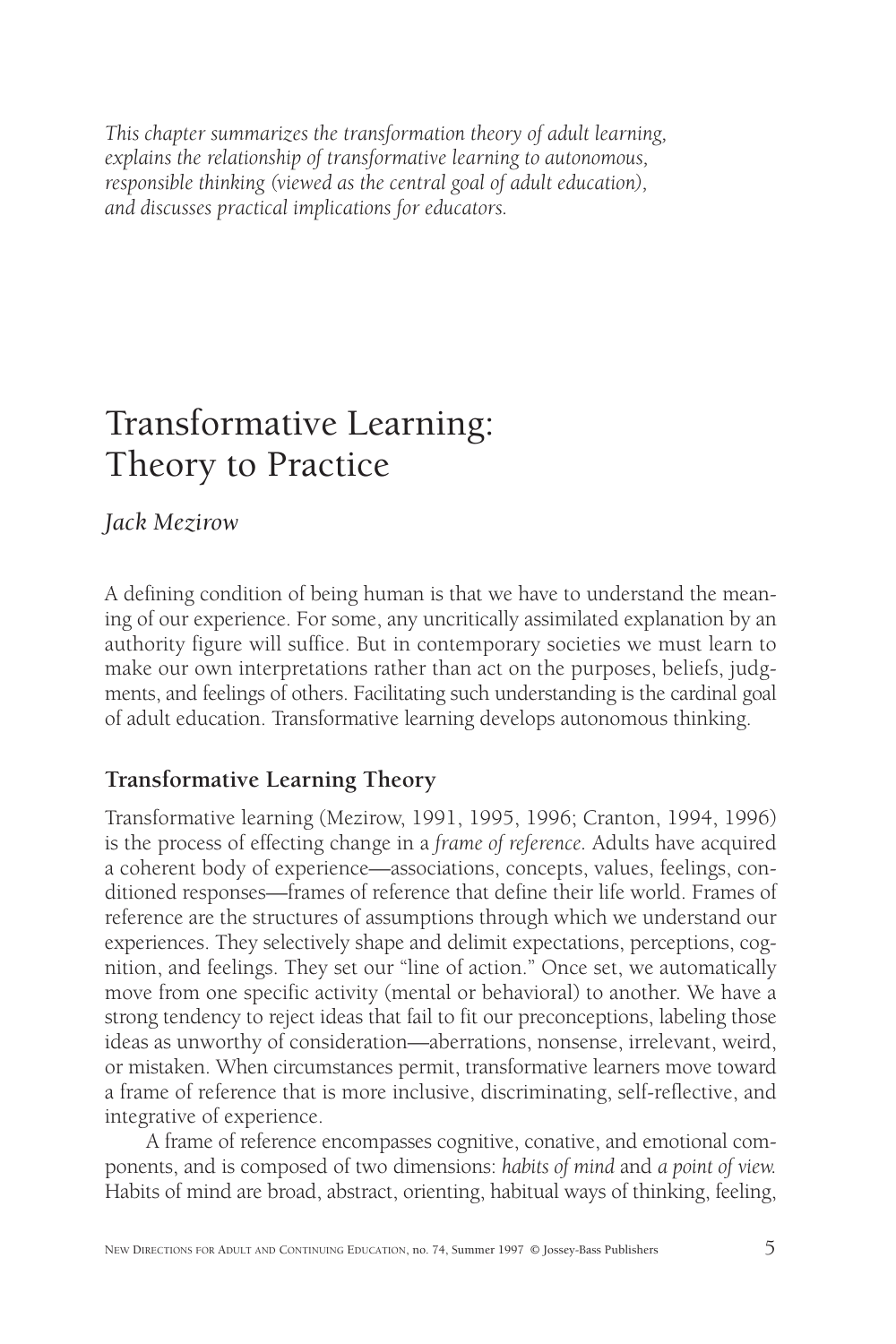and acting influenced by assumptions that constitute a set of codes. These codes may be cultural, social, educational, economic, political, or psychological. Habits of mind become articulated in a specific point of view—the constellation of belief, value judgment, attitude, and feeling that shapes a particular interpretation.

An example of a habit of mind is ethnocentrism, the predisposition to regard others outside one's own group as inferior. A resulting point of view is the complex of feelings, beliefs, judgments, and attitudes we have regarding specific individuals or groups (for example, homosexuals, welfare recipients, people of color, or women).

Frames of reference are primarily the result of cultural assimilation and the idiosyncratic influences of primary caregivers. Habits of mind are more durable than points of view. Points of view are subject to continuing change as we reflect on either the content or process by which we solve problems and identify the need to modify assumptions. This happens whenever we try to understand actions that do not work the way we anticipated. We can try out another person's point of view and appropriate it, but we cannot do this with a habit of mind. Points of view are more accessible to awareness and to feedback from others.

Jürgen Habermas (1981) has helped us to understand that problem solving and learning may be *instrumental—*learning to manipulate or control the environment or other people to enhance efficacy in improving performance; *impressionistic—*learning to enhance one's impression on others, to present oneself; *normative—*learning oriented to common values and a normative sense of entitlement (members of the group are entitled to expect certain behavior); or *communicative—*learning to understand the meaning of what is being communicated. Communicative learning involves at least two persons striving to reach an understanding of the meaning of an interpretation or the justification for a belief. Ideally, communicative learning involves reaching a consensus.

In instrumental learning, the truth of an assertion may be established through empirical testing. But communicative learning involves understanding *purposes, values, beliefs,* and *feelings* and is less amenable to empirical tests. In communicative learning, it becomes essential for learners to become critically reflective of the assumptions underlying intentions, values, beliefs, and feelings.

If someone claims he loves you, how authentic is the expression of affection? Is the intent of a friendly stranger to sell you something, to proselytize, or make a sexual overture? Is an acquaintance being truthful? Is what is communicated only a rationalization? Is it meant to be taken literally or as a metaphor? Is the message of a play what you interpret it to be? To resolve these questions of assumption, we rely on a tentative best judgment among those whom we believe to be informed, rational, and objective. We engage in *discourse* to validate what is being communicated. Our only other recourse is to turn to an authority or tradition to make a judgment for us.

*Discourse,* as used here, is a dialogue devoted to assessing reasons presented in support of competing interpretations, by critically examining evidence, arguments, and alternative points of view. The more interpretations of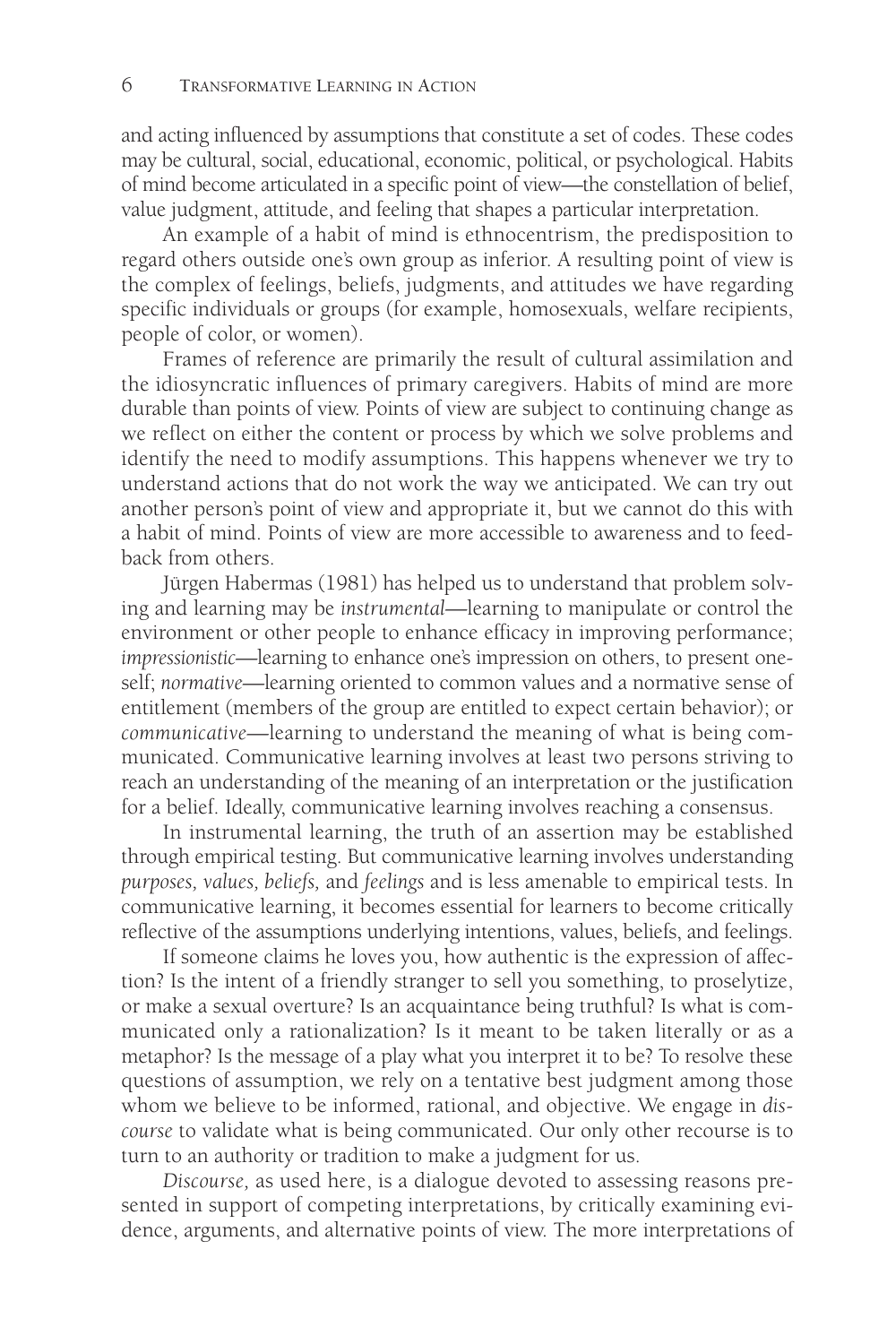a belief available, the greater the likelihood of finding a more dependable interpretation or synthesis. We learn together by analyzing the related experiences of others to arrive at a common understanding that holds until new evidence or arguments present themselves.

We transform our frames of reference through *critical reflection on the assumptions* upon which our interpretations, beliefs, and habits of mind or points of view are based. We can become critically reflective of the assumptions we or others make when we learn to solve problems instrumentally or when we are involved in communicative learning. We may be critically reflective of assumptions when reading a book, hearing a point of view, engaging in task-oriented problem solving (objective reframing), or self-reflectively assessing our own ideas and beliefs (subjective reframing). Self-reflection can lead to significant personal transformations.

Critically explored assumptions may be in the autobiographical context of a belief, or they may be supporting a social, cultural, economic, political, educational, or psychological system. Transformations in frames of reference take place through critical reflection and transformation of a habit of mind, or they may result from an accretion of transformations in points of view.

There are four processes of learning. Referring to the ethnocentric example, one process is to elaborate an existing point of view—we can seek further evidence to support our initial bias regarding a group and expand the range or intensity of our point of view.

A second way we learn is to establish new points of view. We can encounter a new group and create new negative meaning schemes for them by focusing on their perceived shortcomings, as dictated by our propensity for ethnocentricity.

A third way we learn is to transform our point of view. We can have an experience in another culture that results in our critically reflecting on our misconceptions of this particular group. The result may be a change in point of view toward the group involved. As a result, we may become more tolerant or more accepting of members of that group. If this happens over and over again with a number of different groups, it can lead to a transformation by accretion in our governing habit of mind.

Finally, we may transform our ethnocentric habit of mind by becoming aware and critically reflective of our generalized bias in the way we view groups other than our own. Such epochal transformations are less common and more difficult. We do not make transformative changes in the way we learn as long as what we learn fits comfortably in our existing frames of reference.

# **Autonomous Thinking**

Thinking as an autonomous and responsible agent is essential for full citizenship in democracy and for moral decision making in situations of rapid change. The identified learning needs of the workforce implicitly recognize the centrality of autonomous learning.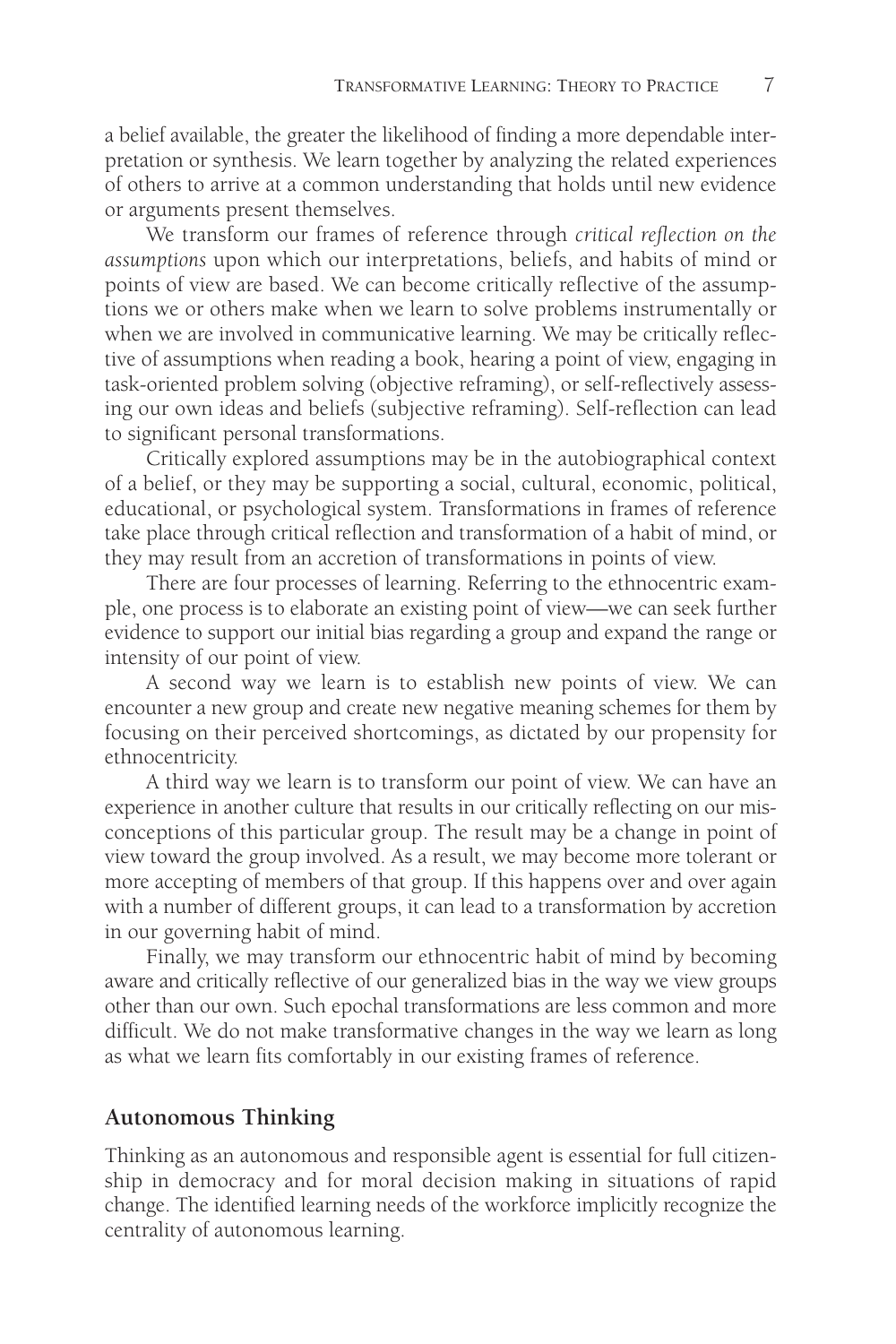The U.S. Department of Labor's SCANS report (1991) identifies acquiring and using information, identifying and organizing resources, working with others, interpreting information, and understanding complex interrelationships as essential competencies and skills.

Similarly, the "key competencies" for workforce preparation identified by the Australian government, employers, and academics include analyzing information, communicating ideas, planning and organizing activities, using mathematical ideas and technology, working in teams, solving problems, and using cultural understandings (Gonzi and others, 1995).

The common presumption in these lists is that the essential learning required to prepare a productive and responsible worker for the twenty-first century must empower the individual to think as an autonomous agent in a collaborative context rather than to uncritically act on the received ideas and judgments of others. Workers will have to become autonomous, socially responsible thinkers.

As we move into the next century and more technologically sophisticated industry and service sectors, work becomes more abstract, depending on understanding and manipulating information rather than merely acquiring it. New forms of skill and knowledge are required. There is a growing consensus pertaining to the essential understandings, skills, and dispositions required for an adult learner to become an effective member of the workforce of the future. Economists recognize that resources should be directed toward creating a workforce that can adapt to changing conditions of employment, exercise critical judgement as it manages technology systems, and flexibly engage in more effective collaborative decision making.

Adult learners themselves view learning to think as autonomous, responsible persons as an important educational objective. For example, the U.S. National Institute for Literacy (Stein, 1995) found that those who participate in literacy programs do so to (1) gain access to information so they can orient themselves in the world; (2) give voice to their ideas, with the confidence they will be heard; (3) make decisions and act independently; and (4) build a bridge to the future by learning how to learn.

Their goal is to become autonomous, responsible thinkers. Often, adult learners' immediate focus is on practical, short-term objectives—to be able to qualify for a driver's license, get a job or promotion, or teach a child to read. It is crucial to recognize that learning needs must be defined so as to recognize both short-term objectives and long-term goals. The learner's immediate objectives may be described in terms of subject matter mastery, attainment of specific competencies, or other job-related objectives, but his or her goal is to become a socially responsible autonomous thinker.

The adult educator must recognize both the learner's objectives and goal. The educator's responsibility is to help learners reach their objectives in such a way that they will function as more autonomous, socially responsible thinkers. Helping people learn to achieve a specific short-term objective may involve instrumental learning. For them to achieve their goal requires communicative learning.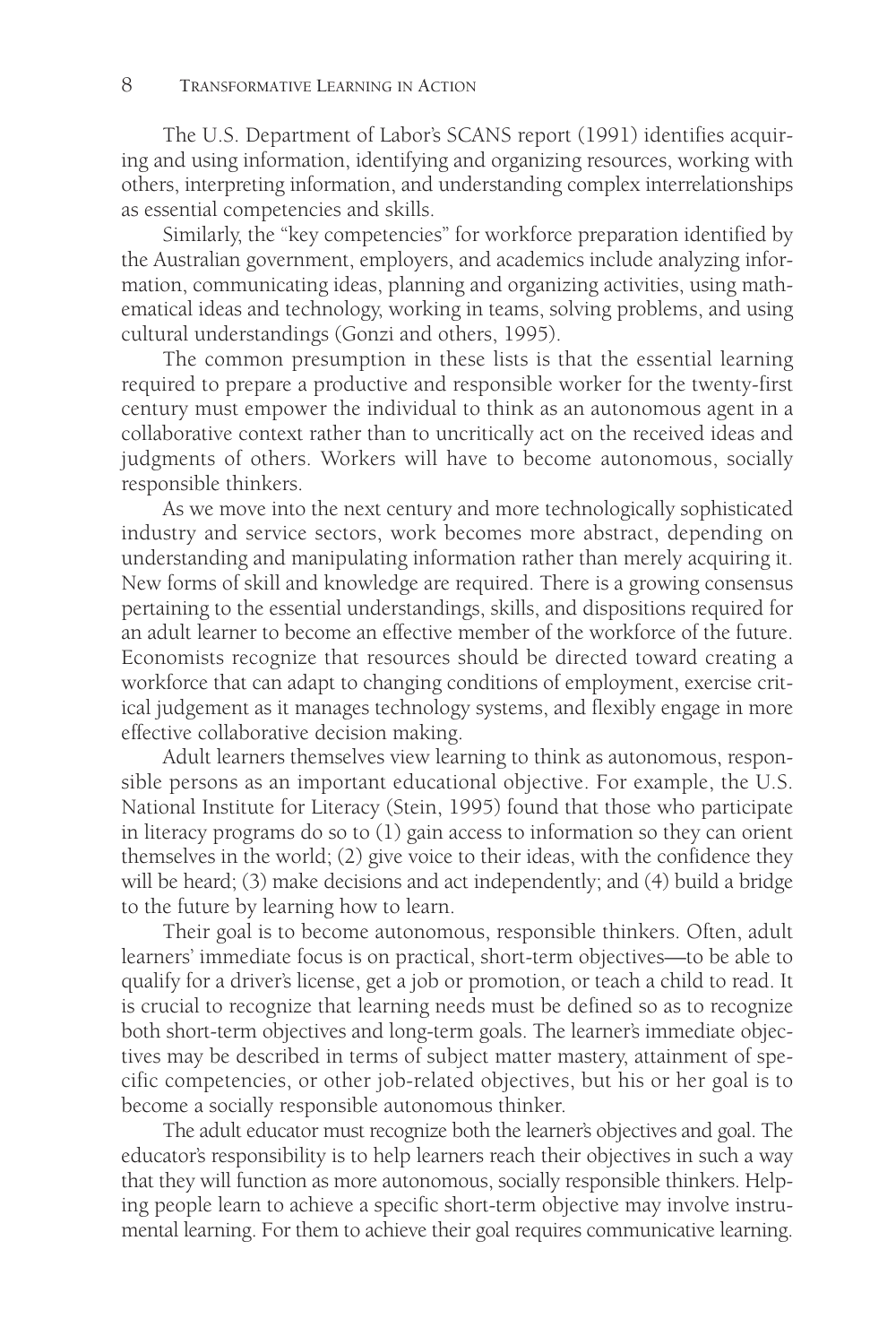*Autonomy* here refers to the understanding, skills, and disposition necessary to become critically reflective of one's own assumptions and to engage effectively in discourse to validate one's beliefs through the experiences of others who share universal values.

Transformation theory holds that moral values are legitimized by agreement through discourse. The universality of such values as truth, justice, and freedom is based on the claim that they have been found to result in more beneficial action than their alternatives. The Declaration of Human Rights by the United Nations attests to this. The claim is that if everyone could participate in a discourse, under the ideal conditions of discourse, there would be a universal rational consensus concerning these values.

There is an egregious assumption that the acquisition of knowledge or attainment of competencies will somehow automatically generate the understandings, skills, and dispositions involved in learning to think autonomously. However, there are different processes of learning involved and different forms of appropriate educational intervention.

### **Foundations**

Children commonly acquire a foundation of the specific learning required to think autonomously. This includes the ability and disposition to (1) recognize cause-effect relationships, (2) use informal logic in making analogies and generalizations, (3) become aware of and control their own emotions, (4) become empathic of others, (5) use imagination to construct narratives, and (6) think abstractly. Adolescents may learn to (7) think hypothetically, and (8) become critically reflective of what they read, see, and hear.

In adulthood, the task is to strengthen and build on this foundation in order to assist the learner to understand new subject content, but, in the process of doing so, to become (1) more aware and critical in assessing assumptions—both those of others and those governing one's own beliefs, values, judgments, and feelings; (2) more aware of and better able to recognize frames of reference and paradigms (collective frames of reference) and to imagine alternatives; and (3) more responsible and effective at working with others to collectively assess reasons, pose and solve problems, and arrive at a tentative best judgment regarding contested beliefs.

Becoming critically reflective of the assumptions of others is fundamental to effective collaborative problem posing and solving. Becoming critically reflective of one's own assumptions is the key to transforming one's taken-forgranted frame of reference, an indispensable dimension of learning for adapting to change.

#### **Education for Transformative Learning**

Adult educators need to understand that transformative learning can take several forms involving either objective or subjective reframing. Transformative learning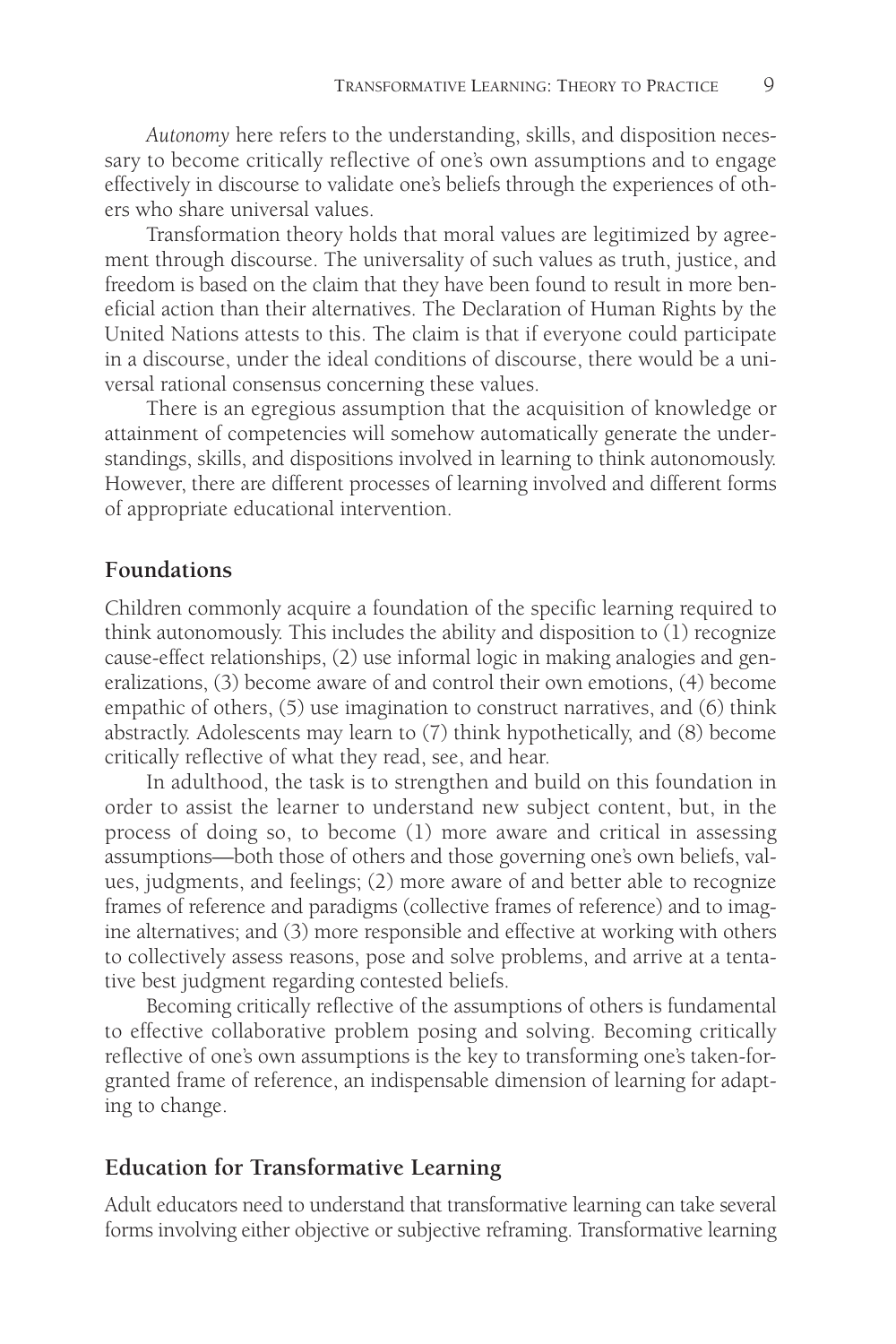is rooted in the way human beings communicate and is a common learning experience not exclusively concerned with significant personal transformations.

To facilitate transformative learning, educators must help learners become aware and critical of their own and others' assumptions. Learners need practice in recognizing frames of reference and using their imaginations to redefine problems from a different perspective. Finally, learners need to be assisted to participate effectively in discourse. Discourse is necessary to validate what and how one understands, or to arrive at a best judgment regarding a belief. In this sense, learning is a social process, and discourse becomes central to making meaning.

Effective discourse depends on how well the educator can create a situation in which those participating have full information; are free from coercion; have equal opportunity to assume the various roles of discourse (to advance beliefs, challenge, defend, explain, assess evidence, and judge arguments); become critically reflective of assumptions; are empathic and open to other perspectives; are willing to listen and to search for common ground or a synthesis of different points of view; and can make a tentative best judgment to guide action. These ideal conditions of discourse are also ideal conditions of adult learning and of education.

Transformative learning requires a form of education very different from that commonly associated with children. New information is only a resource in the adult learning process. To become meaningful, learning requires that new information be incorporated by the learner into an already well-developed symbolic frame of reference, an active process involving thought, feelings, and disposition. The learner may also have to be helped to transform his or her frame of reference to fully understand the experience.

Educators must assume responsibility for setting objectives that explicitly include autonomous thinking and recognize that this requires experiences designed to foster critical reflectivity and experience in discourse.

Education that fosters critically reflective thought, imaginative problem posing, and discourse is learner-centered, participatory, and interactive, and it involves group deliberation and group problem solving. Instructional materials reflect the real-life experiences of the learners and are designed to foster participation in small-group discussion to assess reasons, examine evidence, and arrive at a reflective judgment. Learning takes place through discovery and the imaginative use of metaphors to solve and redefine problems.

To promote discovery learning, the educator often reframes learner questions in terms of the learner's current level of understanding. Learning contracts, group projects, role play, case studies, and simulations are classroom methods associated with transformative education. The key idea is to help the learners actively engage the concepts presented in the context of their own lives and collectively critically assess the justification of new knowledge. Together, learners undertake action research projects. They are frequently challenged to identify and examine assumptions, including their own.

Methods that have been found useful include critical incidents, metaphor analysis, concept mapping, consciousness raising, life histories, repertory grids, and participation in social action (Mezirow and Associates, 1990).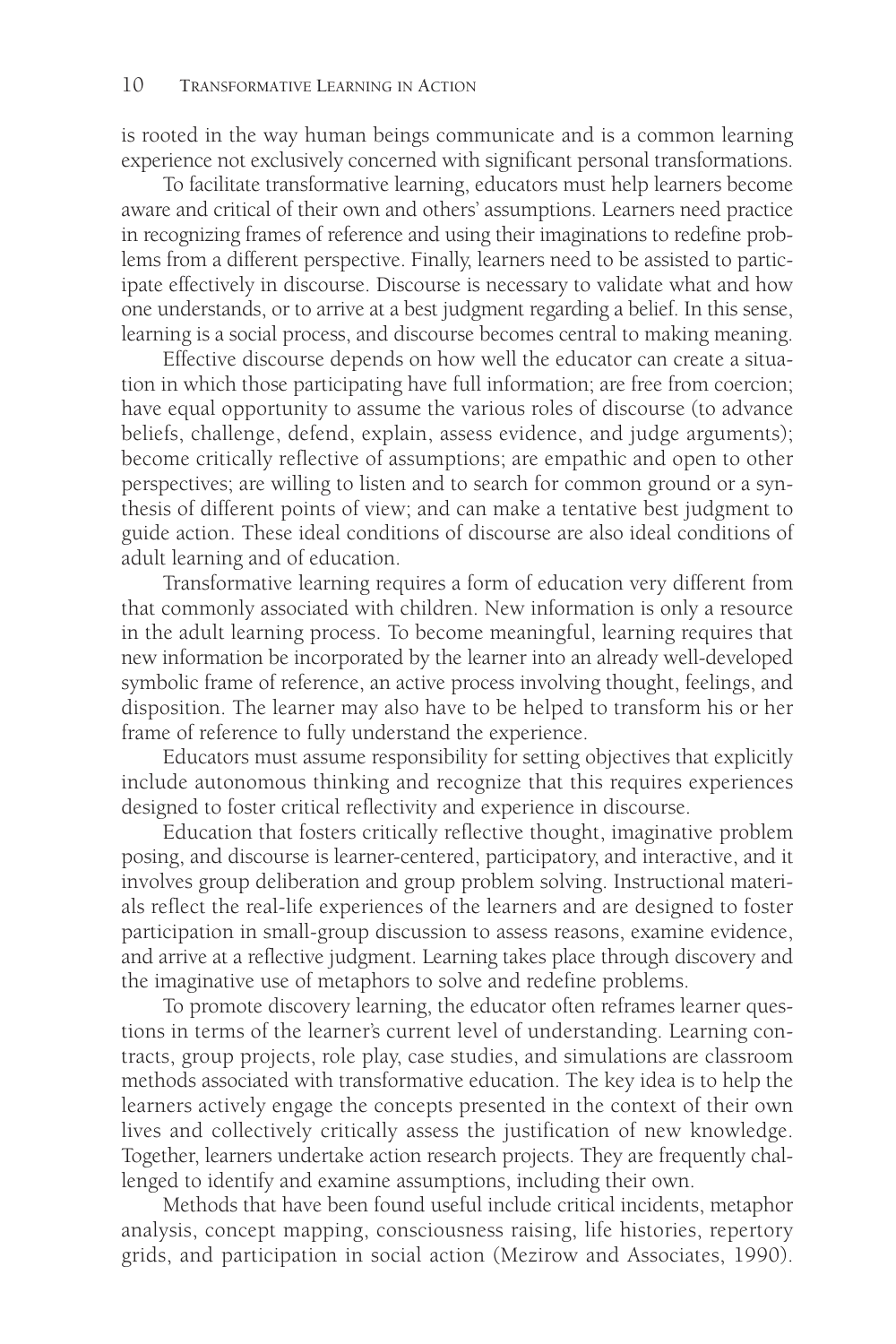These methods encourage critical reflection and experience in discourse. The focus is on discovering the context of ideas and the *belief systems* that shape the way we think about their sources, nature, and consequences, and on imagining alternative perspectives.

In fostering self-direction, the emphasis is on creating an environment in which learners become increasingly adept at learning from each other and at helping each other learn in problem-solving groups. The educator functions as a *facilitator* and *provocateur* rather than as an authority on subject matter. The facilitator encourages learners to create norms that accept order, justice, and civility in the classroom and respect and responsibility for helping each other learn; to welcome diversity; to foster peer collaboration; and to provide equal opportunity for participation. The facilitator models the critically reflective role expected of learners. Ideally, the facilitator works herself out of the job of authority figure to become a colearner by progressively transferring her leadership to the group as it becomes more self-directive. These are familiar concepts in adult education.

Transformative learning is not an add-on. It is the essence of adult education. With this premise in mind, it becomes clear that the goal of adult education is implied by the nature of adult learning and communication: to help the individual become a more autonomous thinker by learning to negotiate his or her own values, meanings, and purposes rather than to uncritically act on those of others. This goal cannot be taken for granted; educational interventions are necessary to ensure that the learner acquires the understandings, skills, and dispositions essential for transformative learning. Critical reflection, awareness of frames of reference, and participation in discourse become significant elements in defining learning needs, setting educational objectives, designing materials and methods, and in evaluating learner growth using nontraditional methods such as portfolios.

# **Conclusion**

From the perspective of transformation theory, the nature of adult learning implies a set of ideal conditions for its full realization that may serve as standards for judging both the quality of adult education and the sociopolitical conditions that facilitate or impede learning. From the perspective of transformation theory, there are ideal conditions for the full realization of adult learning; these conditions can serve as standards for judging both the quality of adult education and the sociopolitical conditions that facilitate or impede learning. The position here is that there is an inherent logic, ideal, and purpose in the process of transformative learning. The process involves transforming frames of reference through critical reflection of assumptions, validating contested beliefs through discourse, taking action on one's reflective insight, and critically assessing it. This understanding of the nature of significant adult learning provides the educator with a rationale for selecting appropriate educational practices and actively resisting social and cultural forces that distort and delimit adult learning.